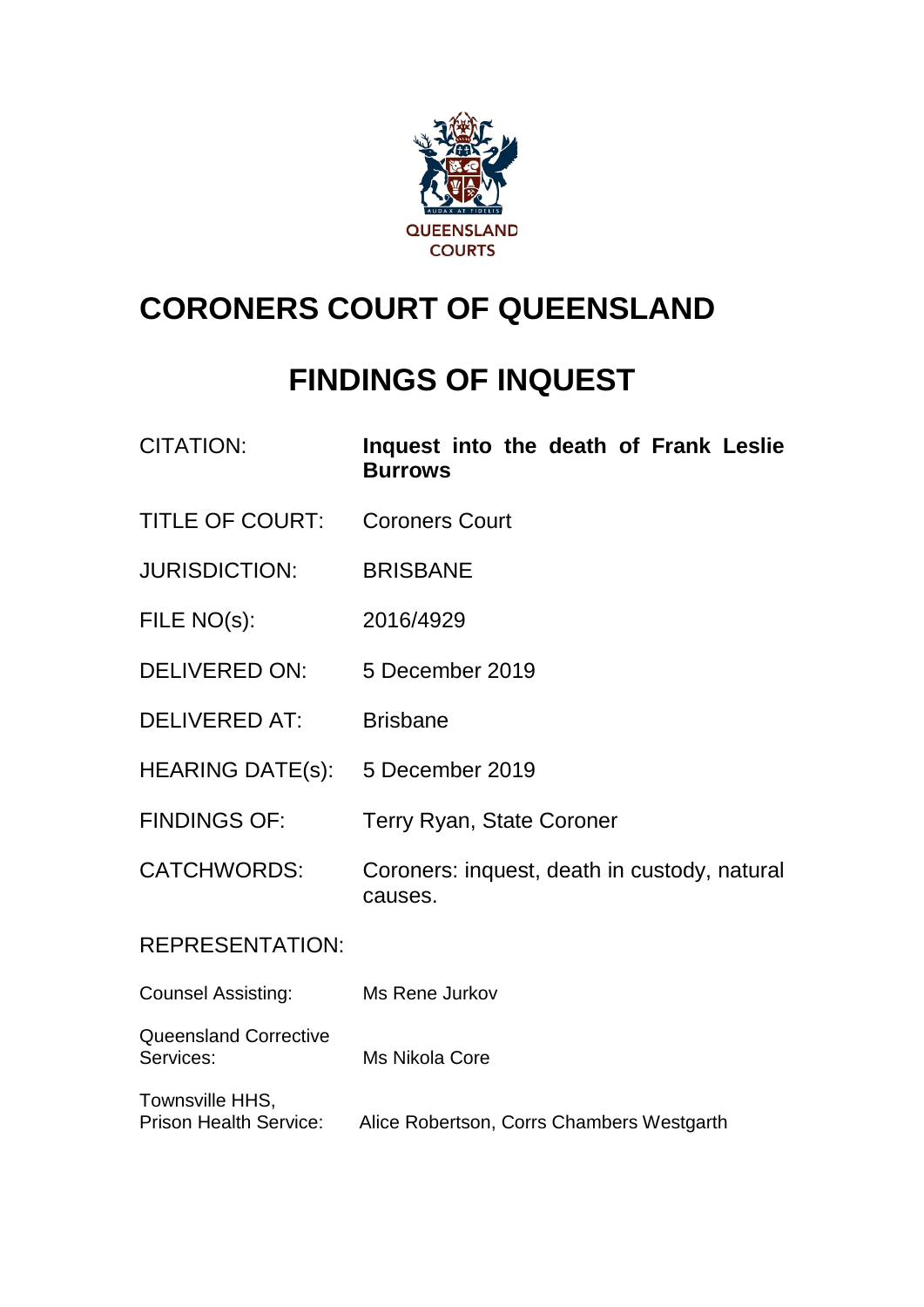| <b>Contents</b> |  |  |
|-----------------|--|--|
|                 |  |  |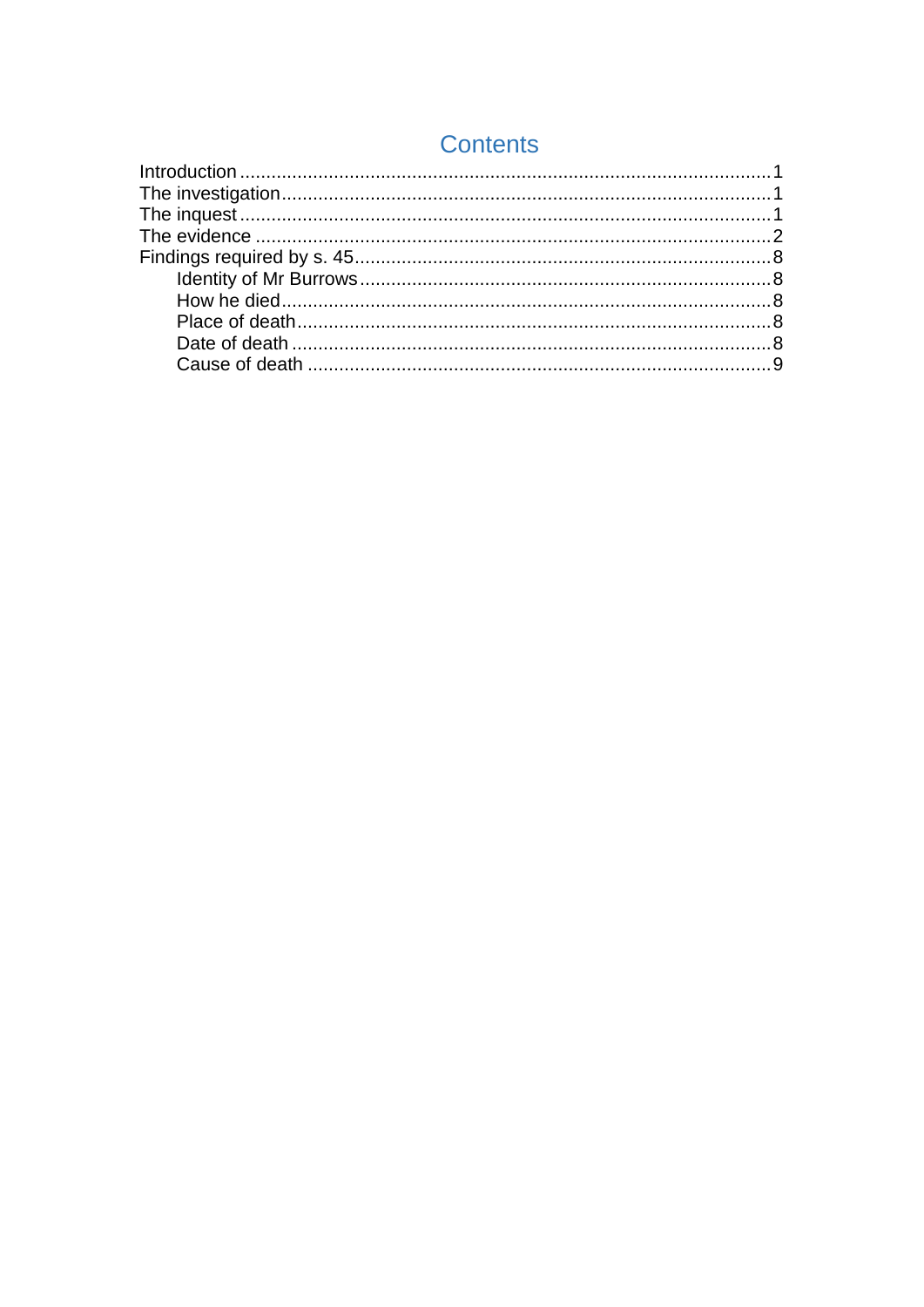# <span id="page-2-0"></span>**Introduction**

- 1. At the time of his death on 23 November 2016, Frank Burrows was 58 years of age. He had been convicted of murder on 25 July 1988. Mr Burrows absconded while on leave of absence in 1995 and committed a further murder in April 1996. He was sentenced to a further term of life imprisonment on 27 August 1998. He was in custody at the Townsville Correctional Centre (TCC) before being transferred to the Townsville Hospital's Intensive Care Unit where he died.
- 2. Mr Burrows had an extensive medical history including morbid obesity, minor lymphadenopathy of the neck and chest, severe microcytic anaemia, rectal bleeding, dyslipidaemia and internal haemorrhoids. He had been largely wheelchair bound for several years prior to his death.

# <span id="page-2-1"></span>**The investigation**

- 3. Detective Senior Constable McGregor from the Queensland Police Service (QPS) Corrective Services Investigation Unit (CSIU) led the investigation into the circumstances leading to Mr Burrows' death.
- 4. Upon being notified of Mr Burrows' death, an officer from the Stuart Police Station attended at the Townsville Hospital. Members of the CSIU travelled to Townsville on 24 November 2016 to continue the investigation. Mr Burrows' correctional records and his medical files from TCC and the Townsville Hospital were obtained.
- 5. The investigation was informed by statements from the relevant custodial correctional officers, nursing staff and custodial staff at TCC and medical staff at the Townsville Hospital. These statements were tendered at the inquest.
- 6. At the request of the Coroners Court, Dr Gary Hall from the Clinical Forensic Medicine Unit (CFMU) examined the medical records for Mr Burrows from TCC and the Townsville Hospital and reported on them.
- 7. The CSIU investigation concluded that Mr Burrows died as a result of natural causes, and that he was provided with adequate medical care at TCC. It also found that there were no suspicious circumstances associated with the death. I am satisfied that the CSIU investigation was thoroughly and professionally conducted and that all relevant material was accessed.

# <span id="page-2-2"></span>**The inquest**

8. As Mr Burrows died while in custody an inquest was required by s 27 of the Coroners *Act 2003*. All the statements, records of interview, medical records, photographs and materials gathered during the investigations were tendered at the inquest.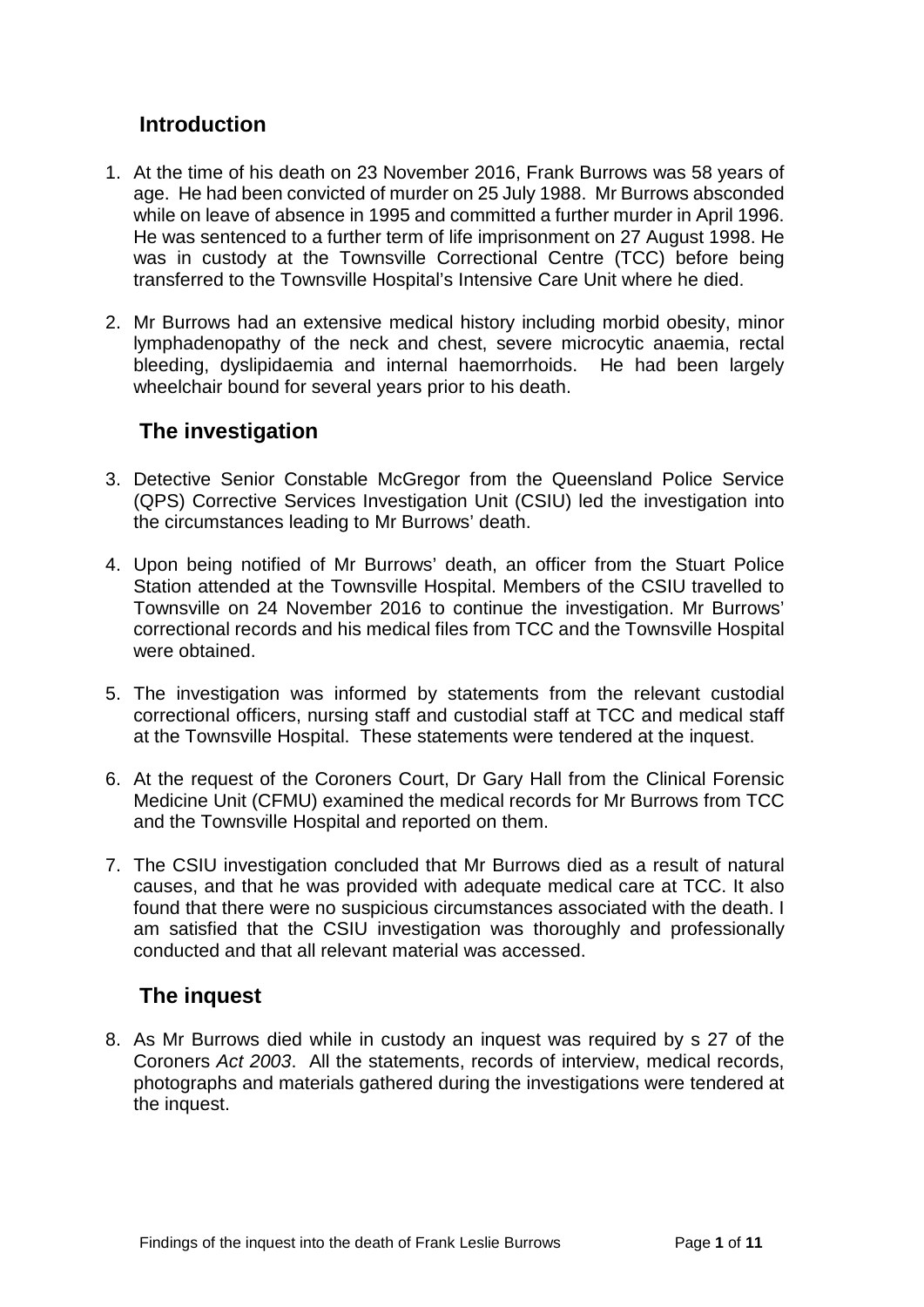# <span id="page-3-0"></span>**The evidence**

#### *Personal history*

- 9. Mr Burrows was born in Bulolo, Papua New Guinea, where his parents worked in the timber industry. He had two older brothers with whom he had little contact during his childhood and no contact in his adult life. He moved to Australia when he was 6 years of age and subsequently lived in North Queensland.
- 10.Mr Burrows had a daughter, who was born on 7 January 1988. On 11 January 1988, four days after the birth of his daughter, Mr Burrows killed his partner's six year old son who he was caring for while his partner was in hospital following the birth of their daughter. Apart from leaves of absence, Mr Burrows spent the next 28 years in custody.

#### *Incarceration history*

- 11.Mr Burrows had a criminal history dating back to late 1974, when he was convicted of drug possession at 16 years of age. His history predominantly involved drug offences, with three further convictions in 1978, 1981 and 1983.
- 12.On 25 July 1988, Mr Burrows was sentenced to life imprisonment. His appeal from that conviction was dismissed.
- 13.From 24 December 1994 to 2 September 1995, Mr Burrows had approved unescorted leaves of absence. During the final leave of absence, Mr Burrows absconded. He committed a second murder in April 1996 and was sentenced to a further term of life imprisonment on 27 August 1998.
- 14.Mr Burrows had lodged a parole application dated 13 July 2016 which had not been determined prior to his death.

### *Medical history*

- 15.Mr Burrows was morbidly obese and wheelchair bound. His daughter attributed his back pain to "some sort of slipped disk", [1](#page-3-1) however there is no medical record of that diagnosis. He had a carer for two years prior to his death and was noted by Dr Kault, Visiting Medical Officer, to have been gaining weight since 2011. His weight increased from 8[2](#page-3-2)kg<sup>2</sup> to 118.5 kg in five years. By 6 October 2016, Dr Kault had determined that the painkillers associated with his back pain would only be continued if he lost one kilogram per month, in the interests of his health.
- 16.Mr Burrows had a history of urinary difficulty associated with thickened bladder, bladder diverticulae and stones. He had rectal bleeding intermittently with internal haemorrhoids. He also had a history of smoking and dust inhalation from working in dusty environments, with episodes of bronchitis.

 $\overline{a}$ 

<span id="page-3-2"></span><span id="page-3-1"></span><sup>&</sup>lt;sup>1</sup> Exhibit B9 - Statement of Amy RIGBY, para 3.<br><sup>2</sup> Exhibit B5 - Statement of Dr David Kault, para 9.1, 14 – 17.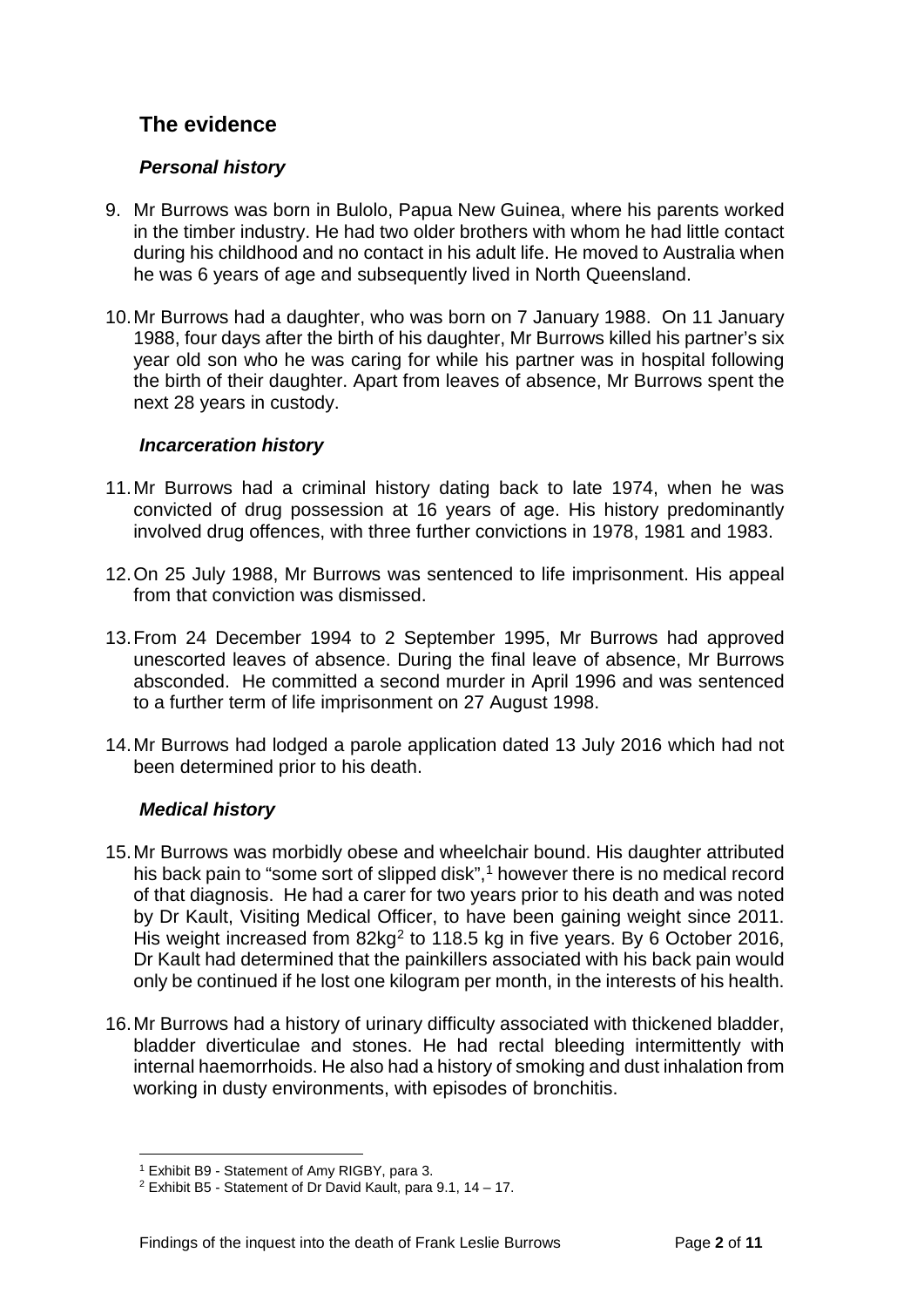- 17.In 2013, he had complained of throat soreness and was referred to Townsville Hospital ENT Outpatients where the results of a CT scan revealed enlarged mediastinal and paratracheal lymph nodes, with a further CT scan revealing multiple mediastinal and hilar chest lymph nodes. On review at the respiratory clinic, Mr Burrows was found to have small lung opacity with the lymph nodes not likely associated with it. Mr Burrows attended a check-up after eight months, with his results showing no change in pattern. This was not considered to be a progressive disease.
- 18.In early 2016, Mr Burrows underwent an upper GI Endoscopy and Colonoscopy, the results of which were normal.

#### *Events leading up to the death*

- 19.On 6 October 2016, Dr Kault saw Mr Burrows at the TCC medical unit where Mr Burrows presented with nausea, intermittent fevers and excessive thirst. Blood tests were ordered on past abnormal results including anaemia, diabetes and increased inflammatory markers.
- 20.On 20 October 2016, Mr Burrows was recalled to the TCC medical unit due to very high inflammatory markers detected on his blood analysis. Dr Kault referred Mr Burrows to the General Medical/Rheumatology Clinic at the Townsville Hospital seeking a specialist review and advice regarding his management. Mr Burrows was assigned a category 2 status for an appointment on the rheumatology waiting list.
- 21.On 7 November 2016, Mr Burrows presented to the TCC medical unit as having diarrhoea, chills, sweats and vomiting. While Dr Kault discussed immediate hospitalisation, Mr Burrows declined.
- 22.Three days later on 10 November 2016, Mr Burrows attended the medication parade where he was spoken to by a nurse about the need to investigate his symptoms. After Mr Burrows agreed, he was transferred to the Townsville Hospital for assessment. Dr Kault wrote a letter to accompany Mr Burrows to the hospital, detailing his review of 7 November 2016, and his opinion on urgent assessment of his inflammatory/rheumatoid exacerbation.
- 23.On attending the Townsville Hospital Emergency Department, Mr Burrows was noted to have had a febrile illness for two weeks with fevers, sweats, shaking and diarrhoea. His vital signs were normal, with slightly low blood counts and a 'misty mesentery' on a CT scan which was deemed non-specific.
- 24.He was returned to TCC in the early hours of 11 November 2016 with his discharge summary reading a "possible post-viral autoimmune phenomenon"[3](#page-4-0) and a recommendation to expedite the rheumatology review.

<span id="page-4-0"></span> $3$  Exhibit B5.4 – DK4 – Discharge Summary.  $\overline{a}$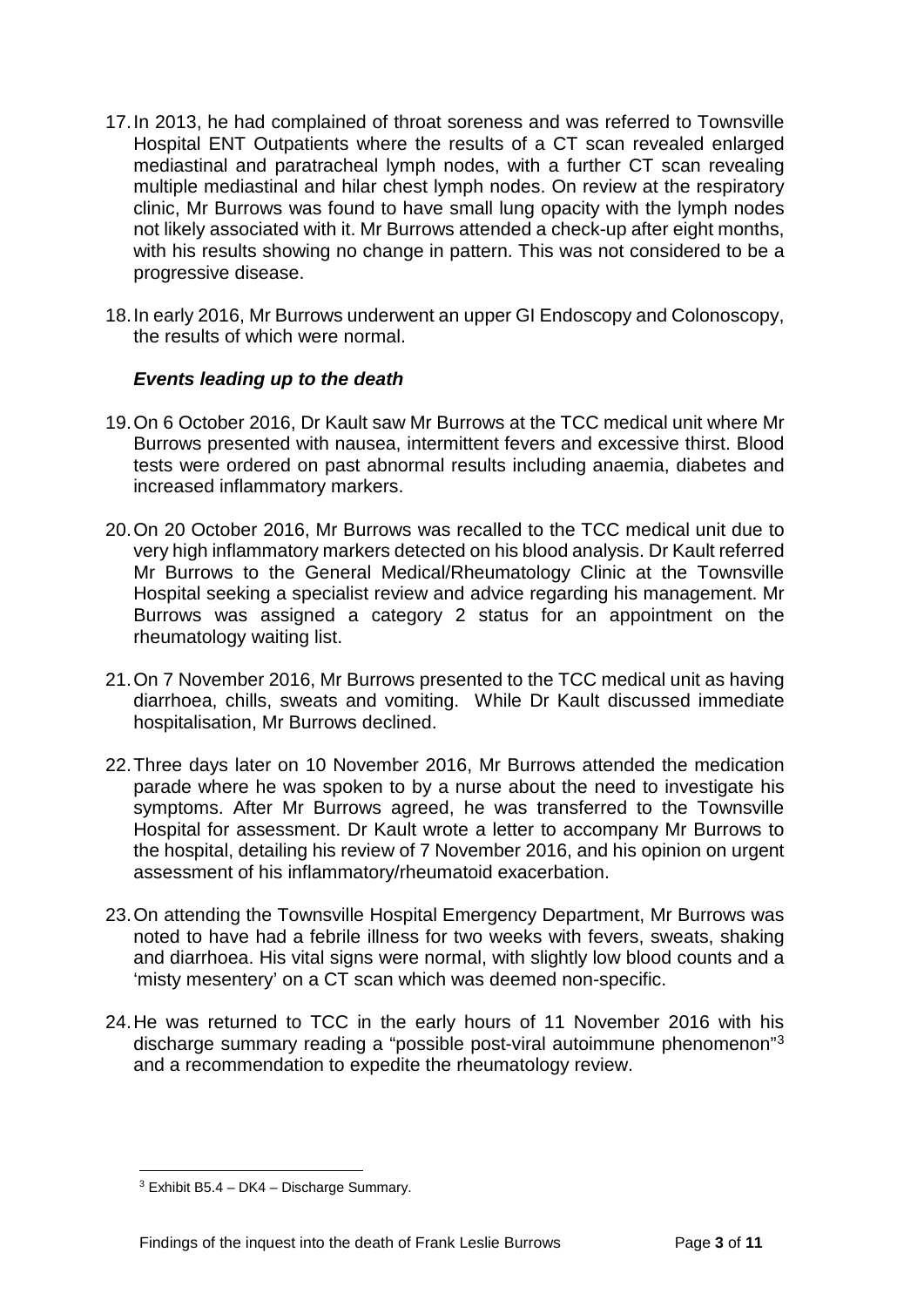- 25.On 12 November 2016, Mr Burrows was noted by nursing staff on the medication round at TCC to be 'grey' and struggling for breath. A transfer to the nursing clinic was delayed for some 45 minutes due to an operational lockdown and Mr Burrows became hypotensive and tachycardic. The Queensland Ambulance Service was called and he was transferred back to Townsville Hospital Emergency Department.
- 26.Upon readmission, Mr Burrows had blood tests showing low blood counts and hypotensivity, but similar liver function to his earlier admission on 10 November 2016 and without fever. He was monitored by the medical team and was noted to be febrile and hypotensive later that afternoon. He was started on empirical antibiotics and fluid bolus with blood cultures taken.
- 27.A medical review on 13 November 2016 noted Mr Burrows' history, low blood counts on all three lines and raised CRP (non-specific inflammatory marker). A multidisciplinary medical review was arranged including haematology, infectious diseases, gastroenterology and cardiology. Cardiology reviewed Mr Burrows on the same day and arranged an echocardiogram. The gastroenterology registrar reviewed Mr Burrows on 15 November 2016 and opined that the underlying cause may be infectious, with a differential diagnosis of lymphoma. Several infectious disease tests and iron studies were ordered. The echocardiogram revealed normal cardiac function.
- 28. On 1[4](#page-5-0) November 2016, Dr Kault sent an email to the Senior Staff specialist<sup>4</sup> expressing his concern about Mr Burrows discharge on 10 November and readmittance on 12 November. Dr Brown replied on 16 November 2016, stating that the assessment undertaken was reasonable.
- 29.At approximately 7:30pm on 16 November 2016 Dr Yu, the haematology registrar, attended Mr Burrows for review. At this time, Mr Burrows was acutely unwell with drowsiness, dyspnoea (shortness of breath), mild fever, worsening liver function and very high ferritin count (iron protein). Dr Yu noted in the medical records that Mr Burrows possibly had lymphoma, with a differential diagnosis including infective, rheumatological or solid organ malignancy with metastases.[5](#page-5-1)
- 30.At 9:48pm that same day, an MET call was made for hypotension. Mr Burrows was transferred to the ICU where he was intubated and ventilated. From the medical records, it appears the hypotension was secondary to sepsis; however, his microbiology was negative.
- 31.On 17 November 2019, Dr Yu had discussions with the consultant physician and haematologist (Dr Cowtan and Dr Morris respectively) and Haemophagocytic Lymphohistiocytosis (HLH) was suggested as a possible diagnosis with a possibility of underlying lymphoma. A bone marrow trephine biopsy was arranged for tissue diagnosis on 18 November 2016.

 $\overline{a}$ 

<span id="page-5-1"></span><span id="page-5-0"></span><sup>4</sup> Exhibit B5.5 – DK5 – Email to Dr Richard Brown. 5 Exhibit B4 – Statement of Dr Emma Hothersall, para 11.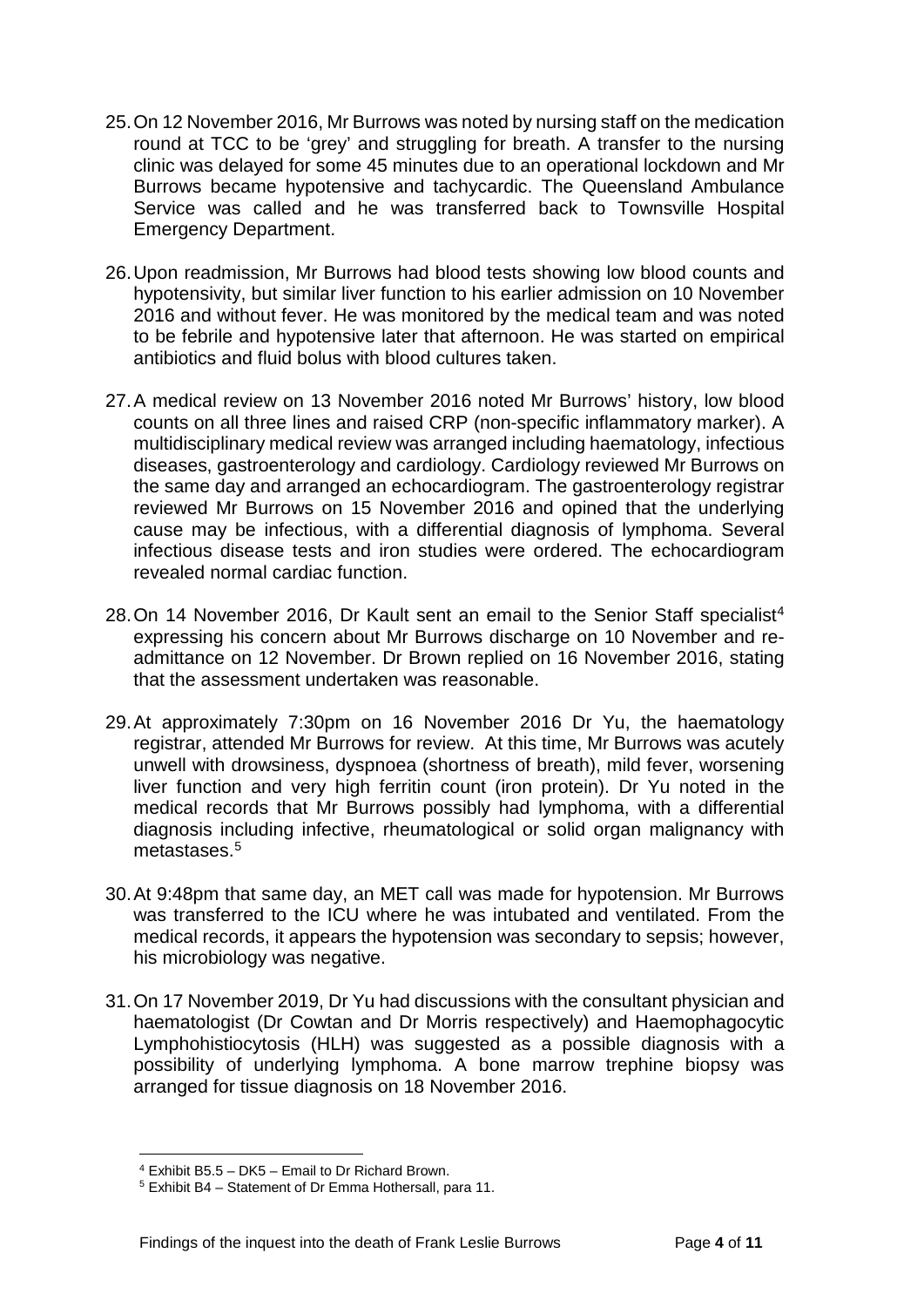- 32.The bone marrow trephine on 18 November 2016 confirmed the diagnosis of HLH. Mr Burrows' steroids were changed to anti-inflammatories (dexamethasone) and etoposide (chemotherapy) to treat his underlying lymphoma was withheld due to his health. His condition worsened; he was ventilator dependant, on dialysis and failed to wake off sedation, suggesting cerebral dysfunction. His liver function was continuing to deteriorate and there was concern for coagulopathy and disseminated intravascular dysfunction.
- 33.On 21 November 2016, Dr Hothersall took over Mr Burrows' care, and found him in multi-organ failure with a poor prognosis. He continued to require dialysis and remained grossly fluid overloaded. An MRI was undertaken to ascertain whether there was inflammation of the brain. An early verbal report had suggested the possibility of meningeal infiltration, but this was not contained in the formal report.
- 34.On 23 November 2016, Mr Burrows' daughter was contacted and agreed to follow a palliative pathway for his care. Mr Burrows' daughter explained that Mr Burrows would not wish to be kept alive if he were dependant on carers<sup>[6](#page-6-0)</sup> and that she was happy for pain relief to be commenced.
- 35.A morphine infusion commenced as Mr Burrows was also grimacing and tachypnoeic (rapid breathing). An Advanced Resuscitation Plan (ARP) was agreed upon with Mr Burrows' daughter and CPR was agreed to be withheld.
- 36.Mr Burrows was extubated at 6:15pm and declared deceased at 10:28pm.

### **Autopsy report**

- 37.On 25 November 2016 Professor David Williams conducted an autopsy consisting of an external and full internal examination of the body, toxicology, microbiology and histology investigations.<sup>[7](#page-6-1)</sup>
- 38.The internal examination of the head and central nervous system showed no abnormalities. The lungs and cardiovascular system were largely normal but for reddened lymph nodes in the hilar areas and enlarged lymph nodes around the aorta. The liver was pale yellow with frequent enlarged lymph nodes at the porta hepatis. The right kidney had a 25mm white lesion with the appearance of a lymphoma deposit.
- 39.Histology showed numerous white blood cells in the epicardial fat of the heart muscle. There were clusters of white cells in the walls of the bile ducts, portal tracts, and infiltrating neoplastic (cancerous) white blood cells within the kidneys.
- 40.On consideration of the above and Mr Burrows' medical history, Professor Williams concluded that the pre-death diagnosis of Haemophagocytic lymphohistiocytosis was correct, and that the condition mimics sepsis. He said that this was a very rare condition.

<span id="page-6-0"></span><sup>6</sup> Exhibit B4 – Statement of Dr Emma HOTHERSAL, page 9.  $\overline{a}$ 

<span id="page-6-1"></span><sup>7</sup> Exhibit A6.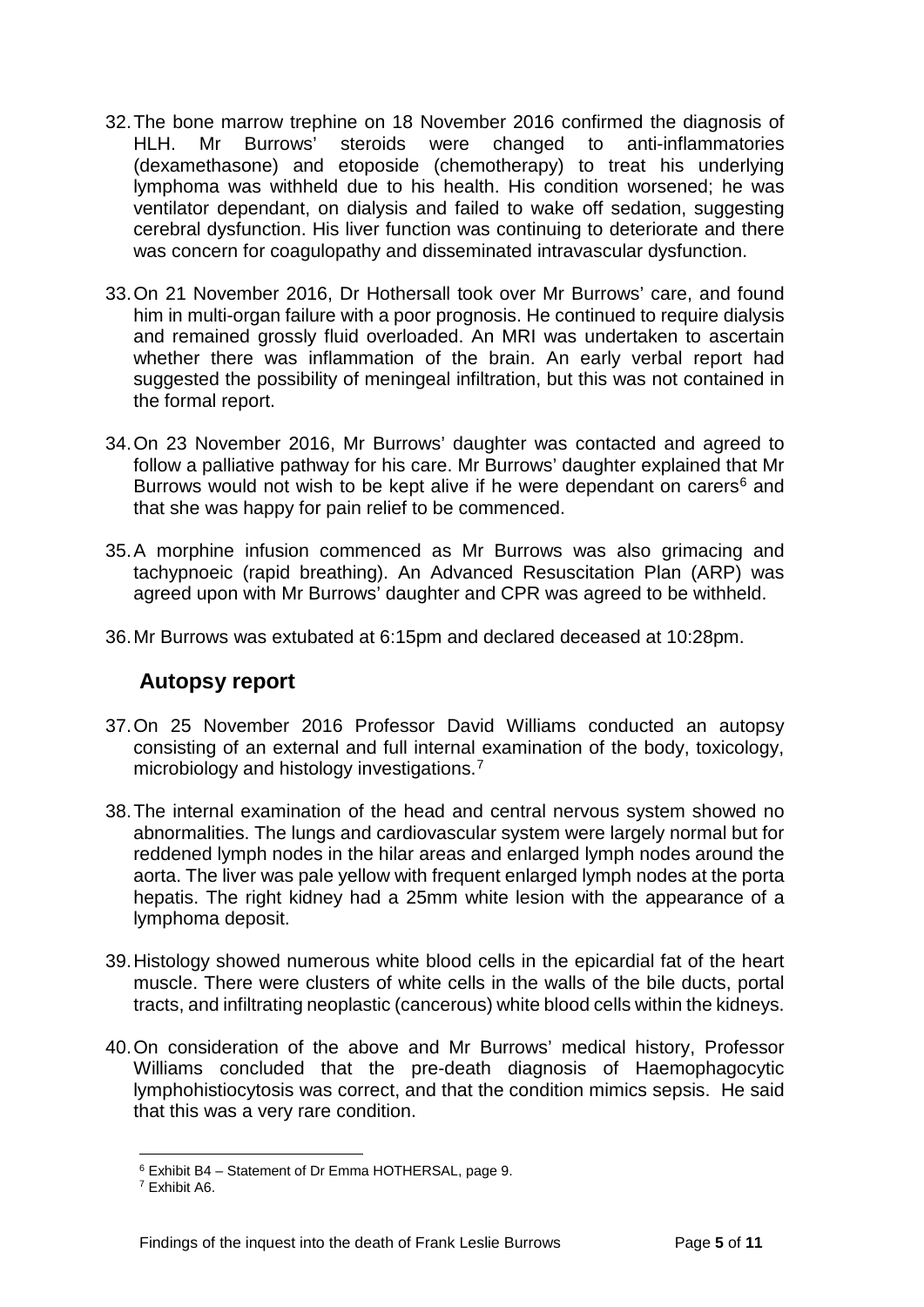41.The cause of death was given as Haemophagocytic lymphohistiocytosis, due to or as a consequence of T-cell lymphoma (nasal type).

### **Clinical Forensic Medicine Unit Review**

- 42.At the request of my office, Senior Forensic Medical Officer, Dr Gary Hall, provided advice as to the treatment of Mr Burrows in both TCC and Townsville Hospital.
- 43.Dr Hall agreed with the cause of death given at autopsy and noted that there were three occasions where it might be argued there may have been an opportunity to intervene to prevent Mr Burrows' death.

### *i) The enlarged mediastinal lymph nodes found on 17 July 2013*

Dr Hall noted that the enlarged hilar and mediastinal nodes may well have indicated the presence of lymphoma. However, to diagnose the condition would require an open procedure to access the nodes, located close to major chest vessels. That was a high-risk operation, and the alternative of surveillance with CT scanning was a more logical option given that there was no evidence of progression and the history of dust exposure.[8](#page-7-0)

While regular surveillance with CT scanning (yearly) was an option, there was no indication that the thoracic nodes had increased dramatically in size at the time of his diagnosis, and regular checks would not have affected the outcome.

### *ii) No admittance to hospital on 10 November 2016*

Mr Burrows presented to Townsville Hospital with somewhat vague, nonspecific symptoms with unremarkable vital signs and a mild reduction across all three blood lines. Dr Hall considered that Mr Burrows did not present as constitutionally unwell and his discharge back to prison by Dr Brown was not unreasonable at the time.

When Dr Kault expressed dissatisfaction with the discharge when Mr Burrows became acutely unwell, Dr Brown reviewed his medical notes and spoke with treating staff, opining that the decision to discharge was reasonable in the circumstances. Dr Hall agreed with Dr Brown's assessment and found that there was no opportunity for earlier intervention on 10 November 2016 on both Townsville Hospital and TCC's part.

### *iii) Haematological intervention earlier than 16 November 2016*

Dr Hall reiterated that the treating team had recommended reviews from several specialist teams on 13 November 2016, gastroenterology on 15 November and haematology on 16 November. It was the haematology review that had made the possible diagnosis of HLH through the ferratin test.

<span id="page-7-0"></span><sup>&</sup>lt;sup>8</sup> Exhibit F1 – CFMU Report, Page 11.  $\overline{a}$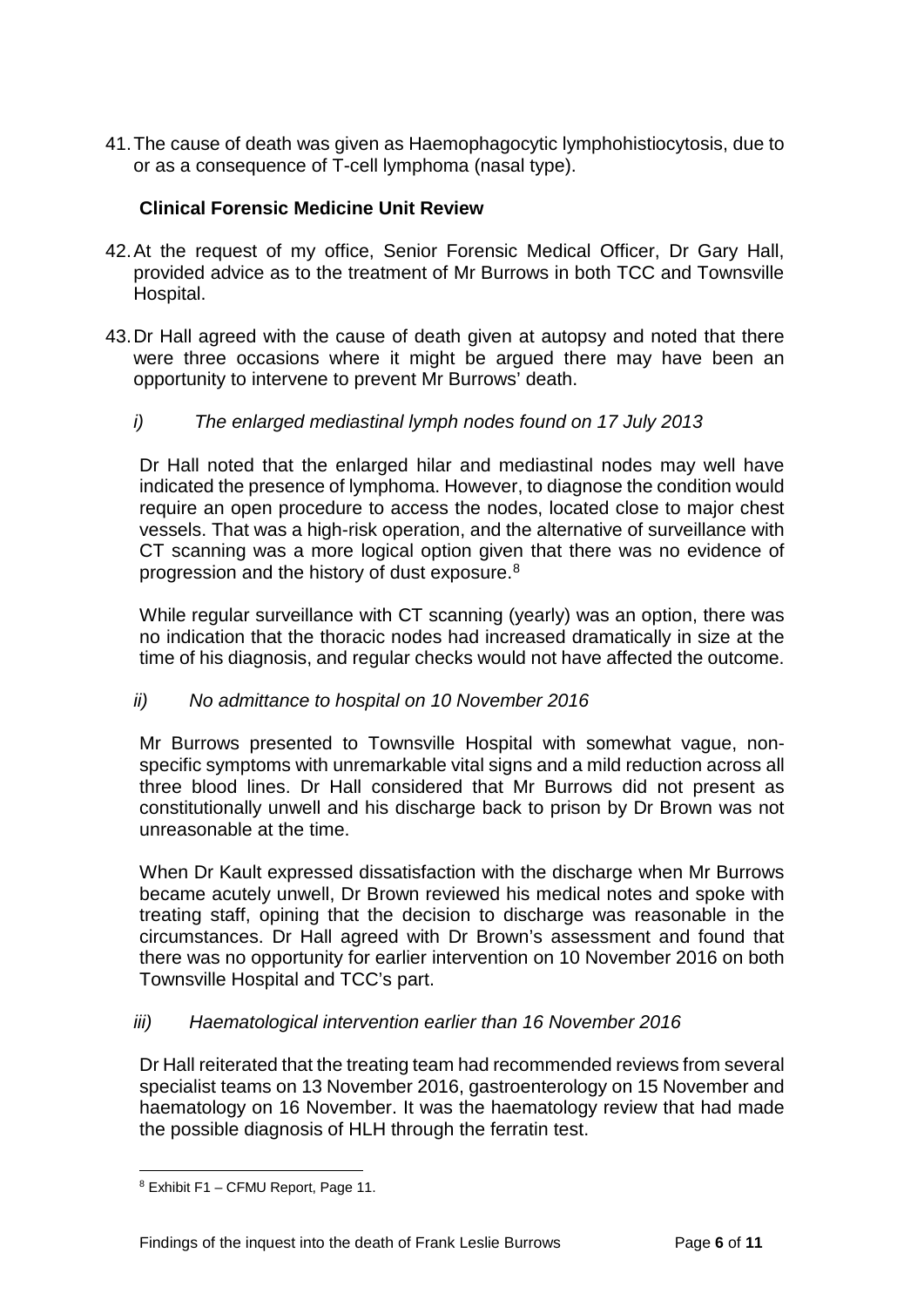While Dr Hall indicated that a ferratin test is a matter of routine in iron studies, had a haematology review been conducted, and the ferratin test ordered earlier, it is arguable that HLH may have been diagnosed earlier.

Dr Hall did not believe a diagnosis would have been made by 14 November 2016. At 14 November 2016, Mr Burrows' liver function tests were reasonable and it would have been acceptable to commence etoposide. However, it was doubtful the outcome would have changed considering his rapid deterioration.

#### *Family concerns*

- 44.In a statement to police, Mr Burrows' daughter stated that she was "concerned and worried"[9](#page-8-0) that perhaps Queensland Corrective Services did not take action soon enough for her father, and wondered if there was some sort of treatment that Mr Burrows could have been given "years ago" that would have prevented his death.
- 45.Dr Kault addressed Mr Burrows' pain management and continual admissions for respiratory and gastroenterology reviews during his incarceration.<sup>[10](#page-8-1)</sup> Given Dr Hall's conclusions relating to his medical treatment and the rare and sudden nature of HLH, it is unlikely that any treatment could have been provided earlier to prevent his death.

## **CONCLUSIONS**

- 46.Mr Burrows died from a very rare and rapidly progressing syndrome called Haemophagocytic lymphohistiocytosis that develops from excessive immune activation which is triggered by infection or malignancy (commonly blood cancers).
- 47.Diagnosis is made generally on clinical grounds with five of seven factors being required.[11](#page-8-2) The triggering condition for Mr Burrows was an aggressive and disseminated malignancy (active lymphoma in chest). [12](#page-8-3) However, treatment of underlying conditions is usually engaged when appropriate after initial management of the HLH.<sup>[13](#page-8-4)</sup> This is of little relevance as Mr Burrows' health declined too rapidly for treatment of his lymphoma with etoposide.
- 48.In respect of whether the care provided to Mr Burrows at TCC was adequate, Dr Hall noted that there was no opportunity for the medical and nursing staff at the TCC to intervene earlier than they did.<sup>[14](#page-8-5)</sup> The TCC could not have provided a diagnosis of HLH and Mr Burrows' enlarged lymph nodes were not progressing in a way that would indicate lymphoma.

 $\overline{a}$ 

<span id="page-8-0"></span><sup>9</sup> Exhibit A7 – Police Report, para 7.11.

<span id="page-8-1"></span><sup>10</sup> Exhibit B5 – Statement of Dr David Kault

<span id="page-8-2"></span><sup>&</sup>lt;sup>11</sup> See Exhibit B7 – Statement of Dr Edward MORRIS<sup>12</sup> Ibid, para 11

<span id="page-8-4"></span><span id="page-8-3"></span> $13$  Exhibit F1 – CFMU Report, page 10.

<span id="page-8-5"></span> $14$  Ibid, page 11.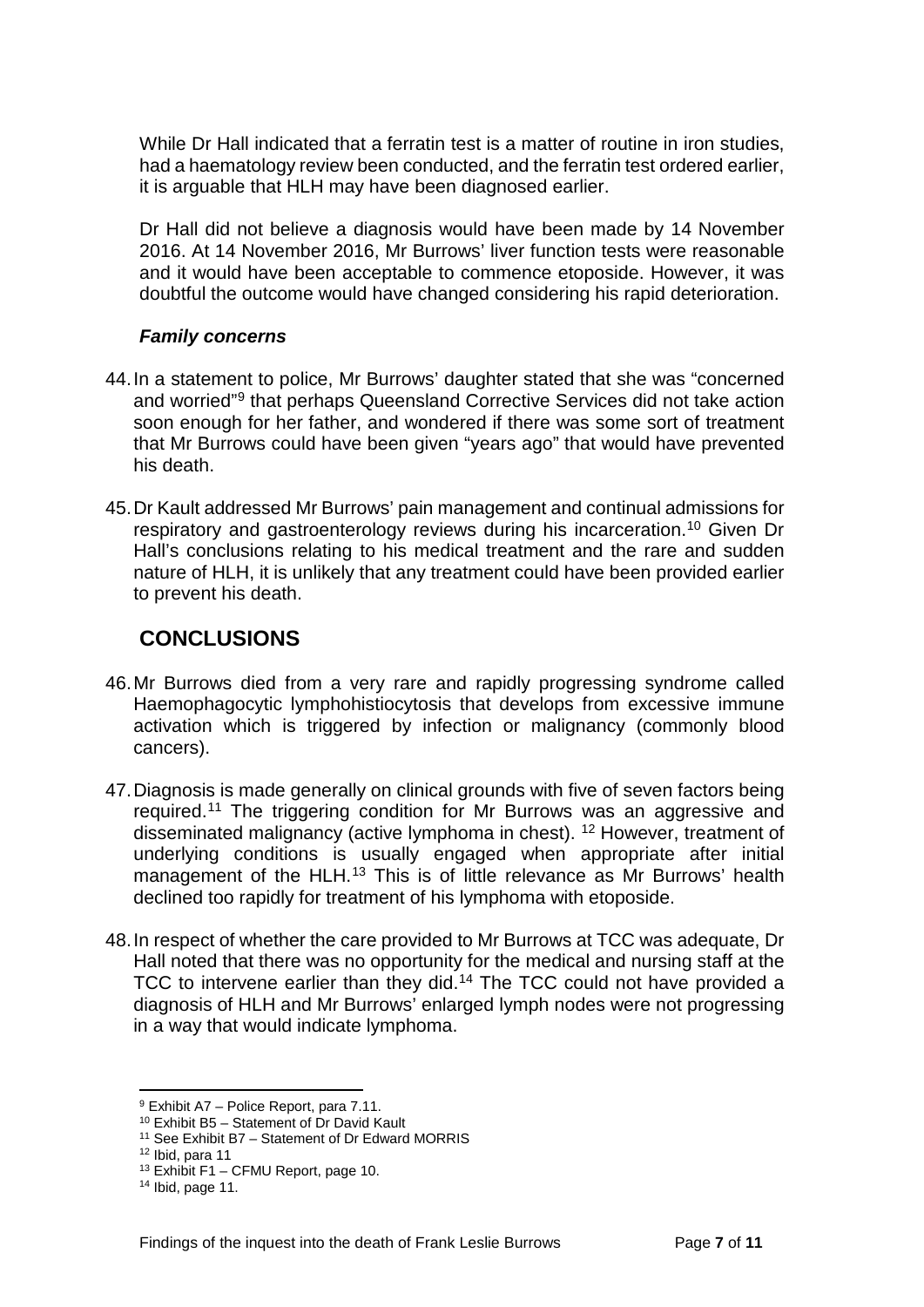- 49. Dr Hall noted that Dr Kault was thorough and persistent in his referrals to the Townsville Hospital. The nurses were observant and were the driving force behind Mr Burrows' admission to hospital on 12 November 2016. Dr Hall had no concerns with the management of Mr Burrows at the TCC. I accept those conclusions.
- 50.Dr Hall was impressed by the comprehensive examination and consideration of Mr Burrows' history by the medical teams at the Townsville Hospital, and noted that they were thorough, timely and appropriate. I also agree that there were no concerns with the treatment provided to Mr Burrows at the Townsville Hospital.
- 51.Dr Hall addressed each opportunity that may have presented to intervene to prevent Mr Burrows' death. As Dr Hall noted, there were only 11 days between his admission to the Emergency Department and his death. While there may have been opportunities to diagnose Mr Burrows marginally sooner than 17 November 2016, the decisions made did not affect the outcome.

## <span id="page-9-0"></span>**Findings required by s. 45**

- <span id="page-9-4"></span><span id="page-9-3"></span><span id="page-9-2"></span><span id="page-9-1"></span>52. I am required to find, as far as is possible, the medical cause of death, who the deceased person was and when, where and how he came by his death. As a result of considering all the evidence I am able to make the following findings:
	- **Identity of Mr Burrows** Frank Leslie Burrows.
	- **How he died** Mr Burrows had been imprisoned for over 28 years. He had a history of arthritis, chronic back pain and was confined to a wheelchair. He was referred to the Townsville Hospital for rheumatology review in October 2016. He was admitted to the Townsville Hospital on 10 November 2016 and discharged back to the Townsville Correctional Centre. He was returned to the Townsville Hospital on 12 November 2016 and a diagnosis of Haemophagocytic lymphohistiocytosis was made on 16 November 2016. Later that day, he became acutely unwell and he failed to respond to treatments in the Intensive Care Unit that would have allowed him to safely receive chemotherapy. He continued to deteriorate and was provided with end of life care after consultation with his family. **Place of death** – Townsville Hospital 100 Angus Smith Drive
	- Townsville, Queensland.
	- **Date of death–** 23 November 2016.